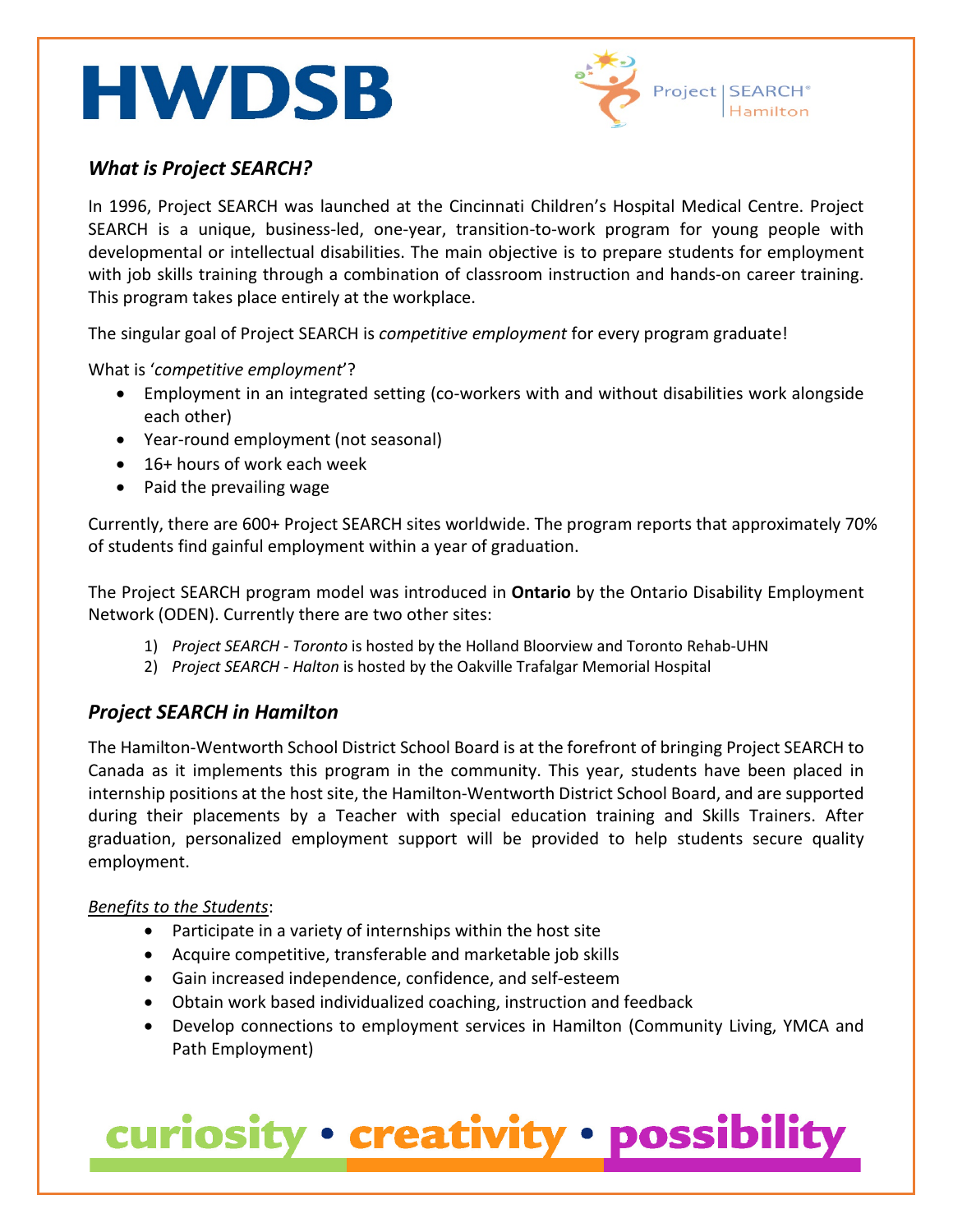# **HWDSB**



### *Who participates in a Project SEARCH class?*

- Students with special education needs who are in their final year of school attendance.
- Each site is staffed by a Teacher and Skills Trainers.
- Ongoing collaboration with the site liaison and department mentors to identify internship sites, necessary skill development and to support student success.

#### *Student Selection:*

 $\overline{a}$ 

Project SEARCH team members select Interns using information from the application, skills assessments, selection rubric scores, and student interviews.

#### *Program Overview*

Project SEARCH follows the school year calendar. Students attend the program for the full school year in the host business. The host site provides a classroom space that is staffed by an HWDSB Teacher who has special education training, and two Skills Trainers.

- A. Program Orientation (3 weeks)
	- o Classroom sessions focused on new employee orientation, hands-on skill assessment and familiarization with the host business environment.
- B. Three Internships (10 to 12 weeks each)
	- o Morning classroom session (1 hour)
		- **Interns engage in activities to enhance employability and independent living** skills. Some of the classroom activities include: team building, workplace, workplace safety, technology, social skills, problem solving, communication, interviewing skills, money management, and job search skills.
	- o Internship (4-5 hours)
		- Interns engage in targeted placements where they learn specific, relevant, and transferable job skills. Students also build communication, teamwork and problem-solving skills.
		- **Interns work alongside current staff.**
		- Students are supported and guided by the Teacher and Skills Trainers. Ongoing feedback and collaboration with department mentors takes place.
		- Potential student worksites are identified through a continuous collaborative process involving the Teacher, Skills Trainers and host site liaison.
	- o Afternoon classroom session (30 minutes)
		- Interns review their work and experiences and plan for the next day.